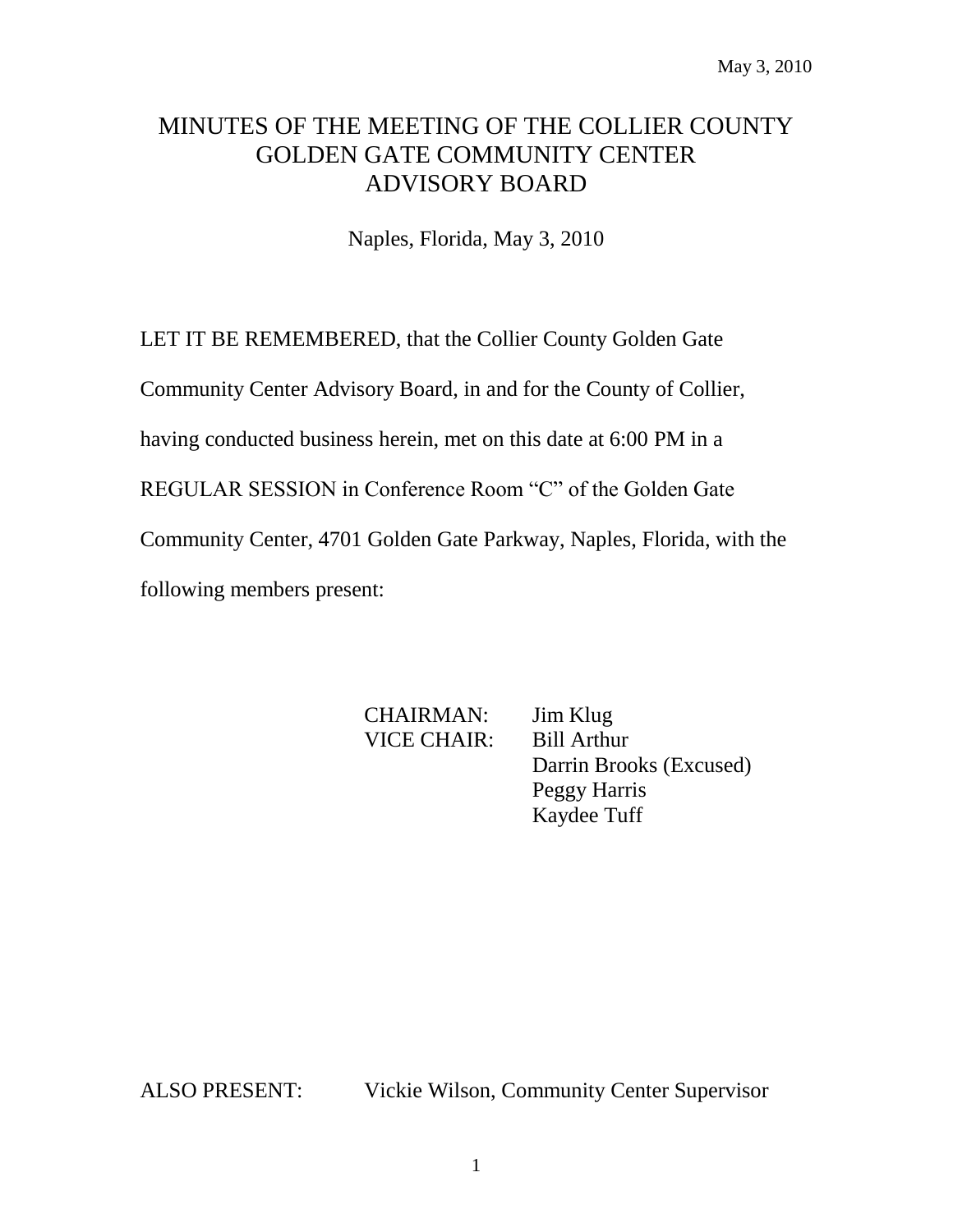### **I. Call to Order**

The meeting was called to order at 6:03 PM by Chairman, Jim Klug III.

#### **II. Attendance – Establish a Quorum** A quorum was established.

#### **III. Approval of Agenda** Add: VII. B. 2010-11 Budget Proposal

*Bill Arthur moved to approve the Agenda as amended. Second by Peggy Harris. Motion carried unanimously 4-0.*

#### **IV. Approval of April 5, 2010 Meeting Minutes –** *Addressed after V.*

#### **V. Public Comments**

**Bill Arthur** suggested planting and maintaining a 5' hedge across the front of GGCC along Golden Gate Parkway in lieu of a fence. **Jim Klug** suggested planting a "Community Christmas Tree" and to hold an annual tree lighting event. He asked the Board to make suggestions for a location.

### **IV. Approval of April 5, 2010 Meeting Minutes**

*Kaydee Tuff moved to approve the April 5, 2010 Minutes as submitted. Second by Peggy Harris. Motion carried unanimously 4-0.*

#### **VI. Old Business**

## **A. Recreation Highlights**

**Vickie Wilson** reported

- April 9 Family Fun Fest was held and attracted 200 attendees.
- $\triangleright$  April 24 Tropical Fest was held and attracted 300 attendees.

Both events were a success. Staff has plans to hold these events next year. **Kaydee Tuff** volunteered to assist Staff in planning next year's Tropical Fest.

- $\triangleright$  The gym floor is scheduled to be completed on May 15<sup>th</sup>.
- $\triangleright$  The Center has 40 registered for Summer Camp.
- $\triangleright$  Summer Camp Staff has been hired.

Staff noted registration was down due to the economy and the Boys & Girls Club is offering Summer Camp for little or no cost.

#### **VI. New Business**

**A. Monthly Budget –** *None.*

**B. 2010-11 Budget Proposal** – *None.*